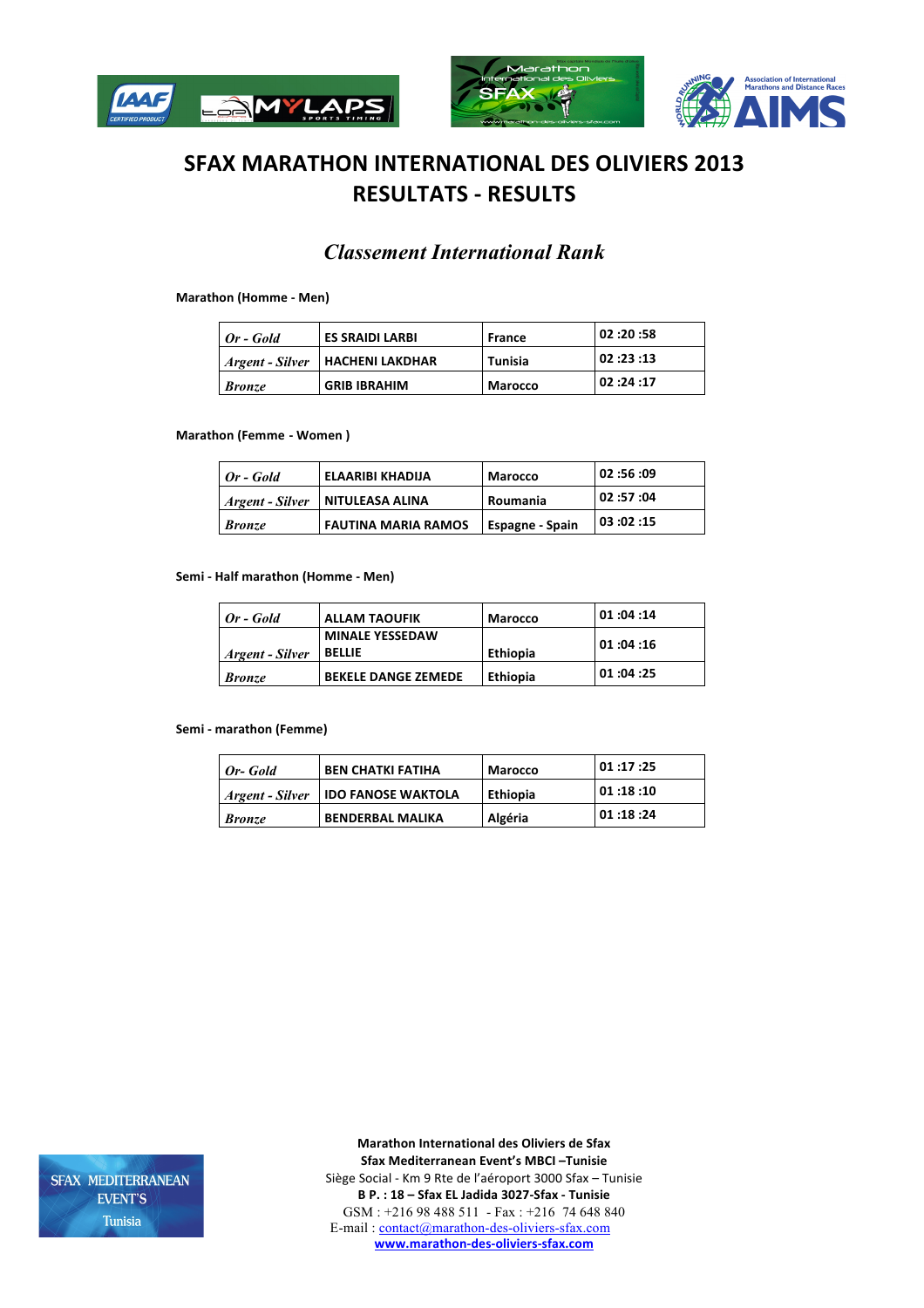





# *Classement Tunisian National Rank*

#### **Marathon (Homme - Men)**

| Or - Gold       | <b>HACHENI LAKDHAR</b> | Tunisia | 02:23:13     |
|-----------------|------------------------|---------|--------------|
| Argent - Silver | <b>KHELIFI MAHDI</b>   | Tunisia | 30: 25: 02 ا |
| <b>Bronze</b>   | <b>CHIHAOUI RIDHA</b>  | Tunisia | 02:31:19     |

#### **Marathon (Femme - Women)**

| $I$ <i>Or - Gold</i>   | <b>IMEN METHNANI</b>     | <b>Tunisia</b> | 03:20:56 |
|------------------------|--------------------------|----------------|----------|
| <i>Argent - Silver</i> | <b>MAHBOUBA BENGATEM</b> | Tunisia        | 03:24:45 |
| <b>Bronze</b>          | <b>AZIZI AMIRA</b>       | <b>Tunisia</b> | 03:47:38 |

#### **Semi** – Half marathon (Homme - Men)

| Or - Gold       | <b>HOSNI WASSIM</b>      | Tunisia | 01:05:09 |
|-----------------|--------------------------|---------|----------|
| Argent - Silver | <b>SALAH BARDI</b>       | Tunisia | 01:06:23 |
| <b>Bronze</b>   | <b>GMATI MOHAMED ALI</b> | Tunisia | 01:07:04 |

**Semi** – Half marathon (Femme - Women)

| Or - Gold       | <b>BEN AMOR AMIRA</b> | Tunisia        | 01:18:35 |
|-----------------|-----------------------|----------------|----------|
| Argent - Silver | <b>HEIFA TARCHOUN</b> | <b>Tunisia</b> | 01:19:07 |
| <b>Bronze</b>   | LEFI OLFA             | <b>Tunisia</b> | 01:26:56 |